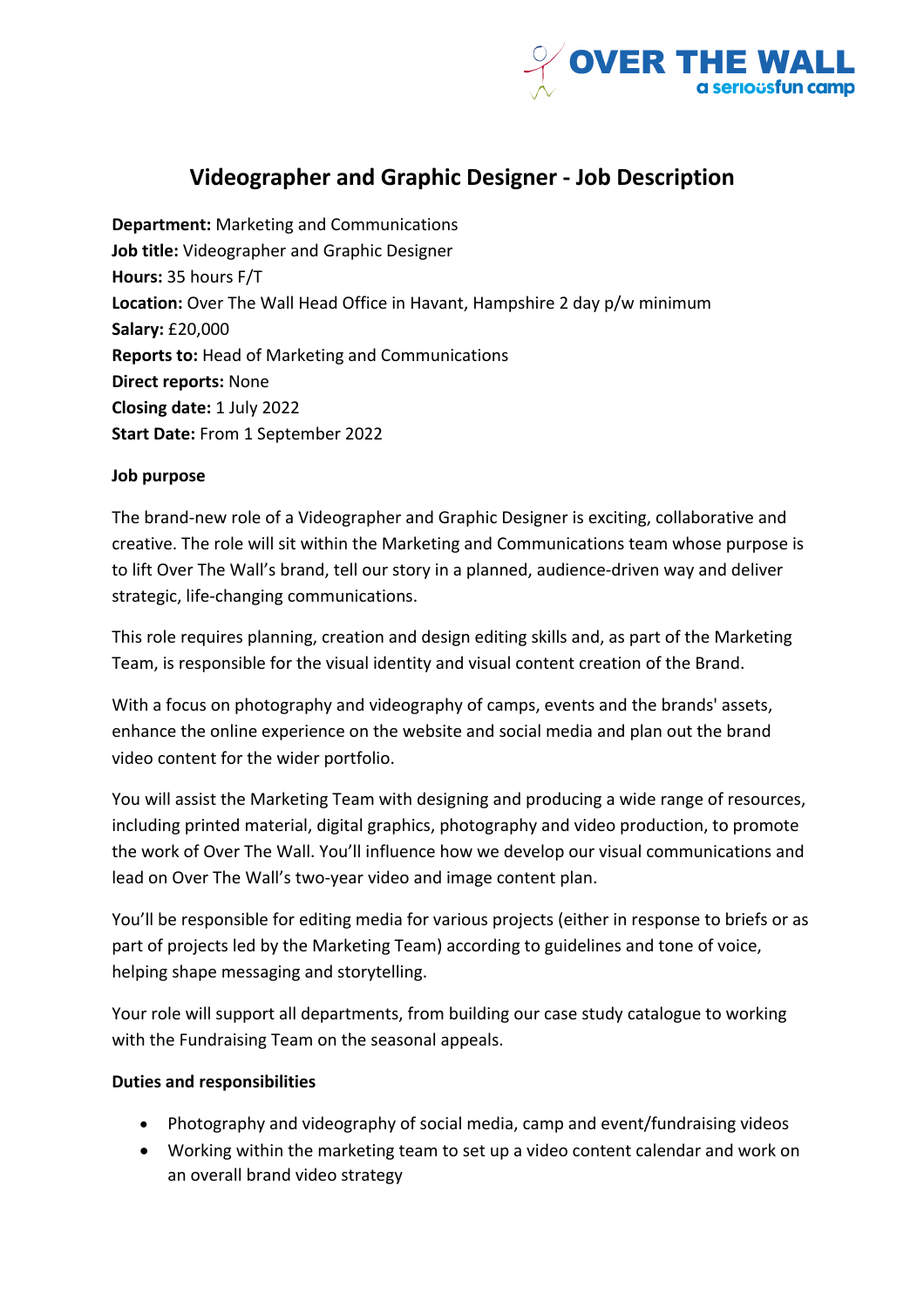

- Work on social media visuals
- Work with the wider Marketing Team on the creative design for brochures, website, blog, welcome handbooks, social media, following the brand tone of voice guidelines
- Plan and organise photography and videography for camp
- Lead Media Crew at Residential Camp
- Postproduction and editing of all photography and videography
- Uploading creative content onto the charity's website
- Work collaboratively with other team members to ensure a consistent, integrated brand perception and visual identity.
- Host video interviews with campers and camper families

#### **Person specification/qualifications**

- Bachelor's degree or equivalent experience in communication or marketing
- Experience producing content for print and digital media channels
- Proven success in editing and filming promotional videos

#### **Skills and Experience**

This role requires planning, creation and design editing skills and as part of the Marketing Team, is responsible for the visual identity and content creation of the Brand.

#### *Essential*

- Be highly creative and imaginative
- Have excellent interpersonal and communication skills
- Work well in a team and with a range of creative people
- Be able to manage workloads effectively
- Be highly self-motivated and well organised
- Be able to see other people's points of view and take on board feedback
- Have an eye for detail
- High levels of empathy
- Videography
- Photography
- Storyboarding
- Adobe Suite experience

#### *Desirable*

- Confident using WordPress
- Experience using Canva
- Proficiency with standard office software
- Interviewing skills
- Creativity, adaptability and the ability to work collaboratively with a team